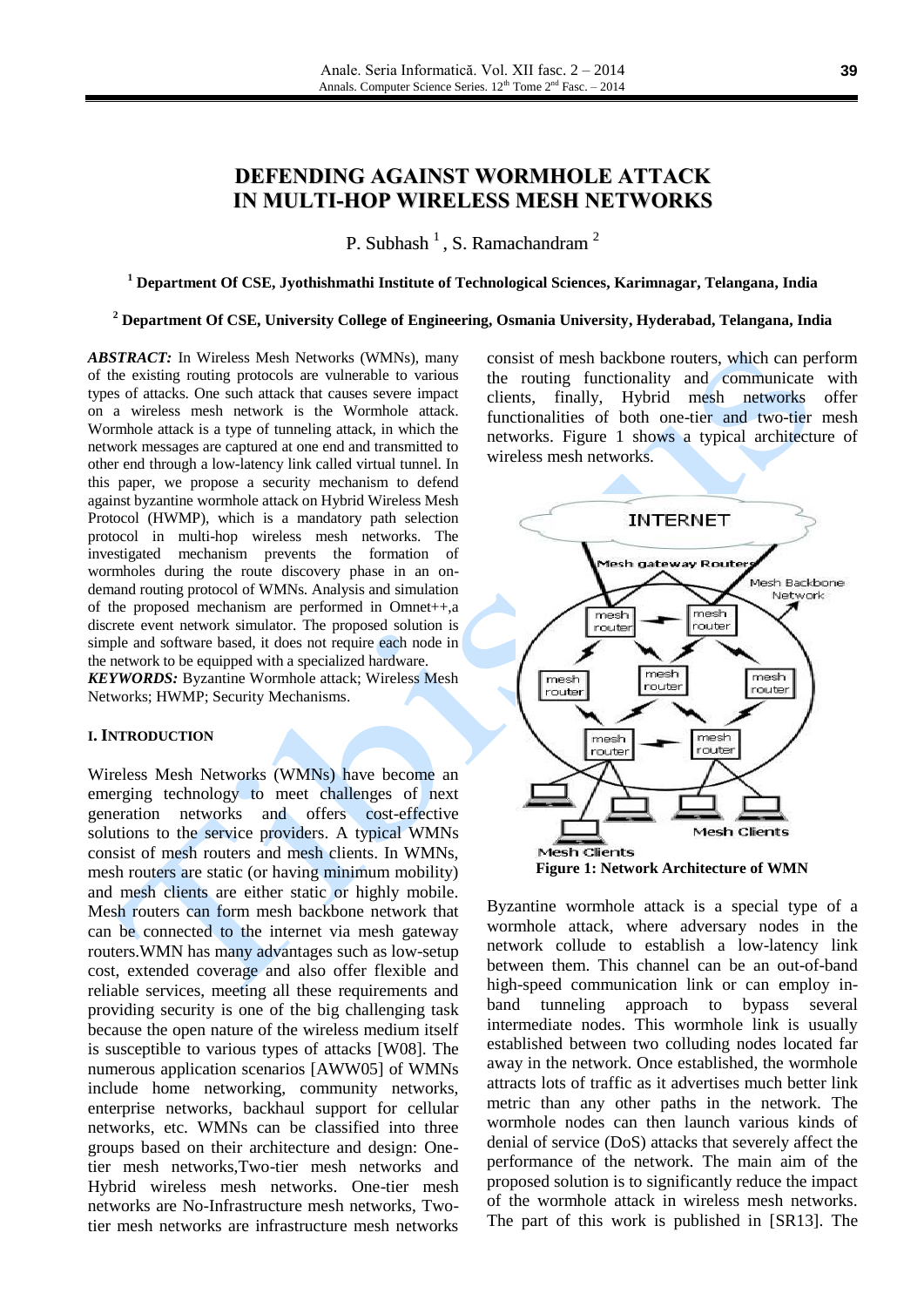wormhole attack can also be launched even without compromising any node in the network [PS04].

Several classes of variant secure routing techniques in the field of WMNs have been investigated. Secure routing is considered to be one of the most challenging issues in WMNs as they are suffering from various types of vulnerabilities. The proposed solution is based on virtual coordinate system to defend against FRI-Attack in WMNs for on-demand hop by hop routing protocols like HWMP (Hybrid Wireless Mesh Routing) protocol. The HWMP is the default routing protocol for path selection in WMNs according to IEEE 802.11s [\*\*\*] standard to provide interoperability between devices of different vendors. HWMP works on layer 2 with Mac addresses and uses airtime metric [Bah06] for the path selection.

Depending upon the configuration, HWMP uses two modes of operations.On-demand mode is used when there is no root mesh station configured. On-demand mode can also be used, when it offers a better path to the target even if there is a root mesh station configured.The proactive tree building mode is used when there is a root mesh station configured. In this mode either proactive PREQ or RANN mechanism is used by the root mesh Station. In HWMP, proactive mode and on-demand modes are used concurrently to achieve higher throughput.

ATLM metric is used in HWMP to establish an efficient radio aware path. ATLM is referred as the amount of channel resources consumed by transmitting the frame over a particular link.

$$
C_a = [O_{ca} + O_p + \frac{B_t}{r}] \frac{1}{1 - e_{pt}}
$$

The airtime cost for each pair wise link  $C_a$  is calculated in terms of the modulation rate *( r )* and bit error rate  $e_{pt}$  for a test frame of  $B_t$  size. Where  $O_{ca}$ the channel access overhead is,  $O_p$  is the protocol overhead.  $O_{ca}$ ,  $O_p$  and  $B_t$  are constants defined for each 802.11 modulation type.

## II. **RELATED WORK**

Most of the existing wormhole defense mechanisms have been proposed with the support of an additional hardware, clock synchronization, accurate time measurements, etc.

Hu et al. proposed the concept of packet leashes to detect wormholes in wireless networks [HPJ03]. It uses two types of packet leashes, one is geographic leashes and another one is temporal leashes. But this approach requires GPS and tightly synchronized clocks.

Hu and Evans proposed a cooperative protocol [HE04] in which directional information is shared among

nodes to prevent wormhole attack. This mechanism does not require clock synchronization and location information, but it requires additional hardware.

Van Tran and Xuan Hung proposed a transmission time based mechanism [T+07] for detecting wormhole attacks (TTM). This method calculates every Round Trip Time (RTT) between two successive nodes along the route. Each node in the path will calculate RTT between it and the destination, this value will be sent back to the source. Wormholes can be identified based on the RTT value as the RTT value between two fake neighbors is greater than the RTT value between two real neighbors.

Choi and Kim [C+08] proposed wormhole attack prevention algorithm (WAP). All the nodes will monitor its neighbor's behavior when they send RREQ messages to the destination with the help of neighbor list. If the source does not receive a RREP message within a stipulated time, it can detect the presence of the wormhole. Once wormhole is detected, source node records them in its wormhole node list. WAP can able to detect both the hidden and exposed attacks without requiring special hardware. This method does not fully support DSR as it is based on end-to-end signature authentication of routing packets.

DeWorm protocol [HKT09] proposed by Thaier et.al. uses routing discrepancies between neighboring nodes along a path from a source to the destination to detect wormhole attacks. This protocol is simple and localized. This method needs no special hardware, location (or) synchronization and it can detect physical layer wormholes.

WARP is a Wormhole Avoidance Routing Protocol [Su10], considers link-disjoint multipath during path discovery, but eventually uses only one path for data transmission. WARP avoids wormhole attacks by anomaly detection and it is based on adhoc ondemand routing protocol (AODV) [PRD04]. Every node in WARP maintains the anomaly values of its neighbors in its routing table. WARP enables the neighbors of the wormhole nodes to discover that the wormhole nodes have an abnormal path attraction

Lv, Guoyuan et al [G+13] proposed a detecting and defending against wormhole attack based on timer ruler, in which all the neighboring nodes must send routing packets following its pre designed time ruler and the wormhole attack can be detected by the sending time ruler or receiving time ruler.

## III. **NETWORK AND SECURITY MODEL**

# *A. Network Model*

We consider a typical WMN architecture, where a set of mesh routers (MR's) form the backbone of the WMN. Few of these MR's are designated with an additional functionality and act as gateway nodes by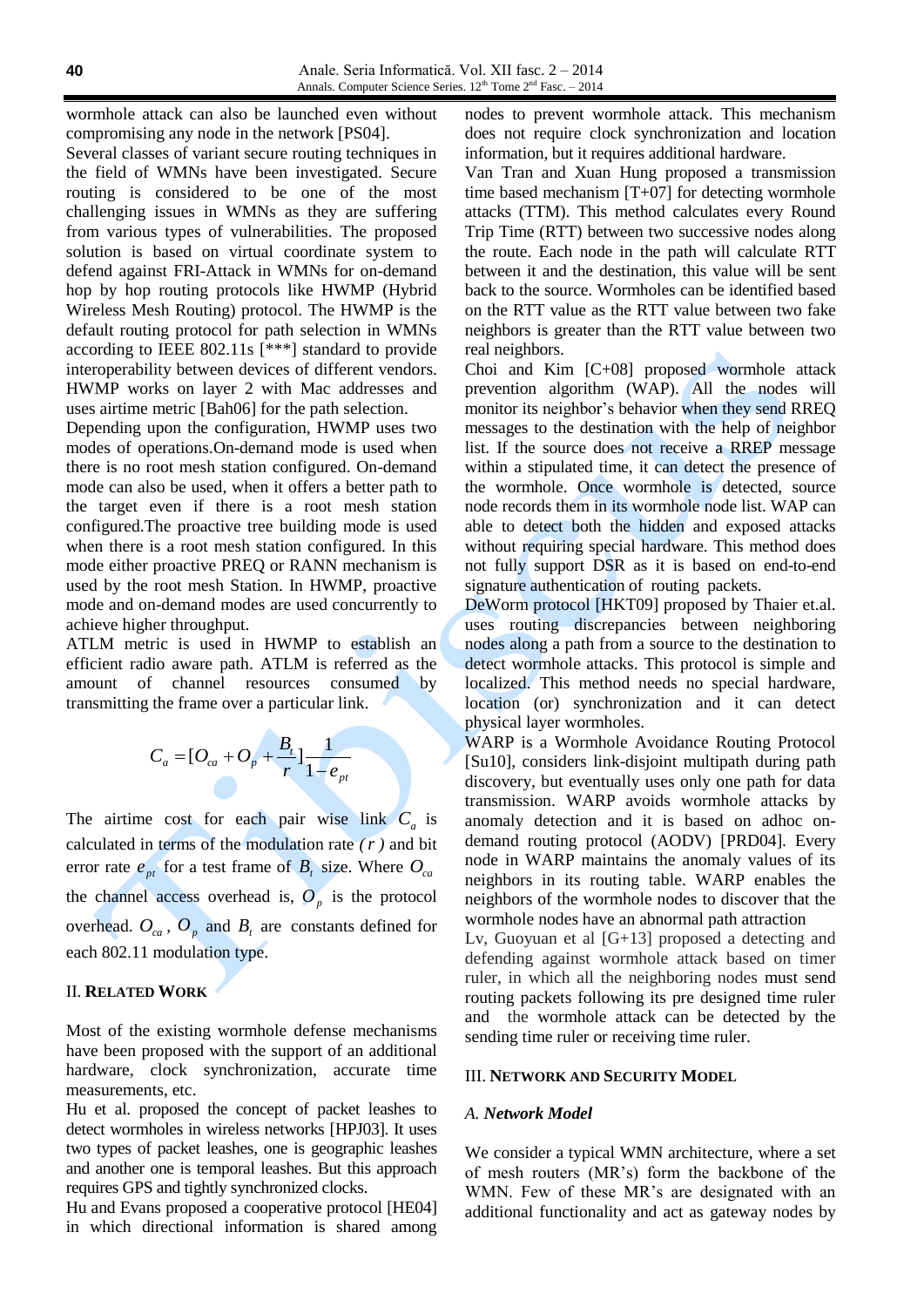connecting to the Internet. Mesh clients (MC's) are typical wireless clients connected to specific MR's with access point functionality. We also assume that all communication links are bi-directional. This is required by most of the wireless MAC protocols, including 802.11s, to operate correctly.

# *B. Security Model and Considered Attacks*

We consider that a public-key infrastructure administred by a Certificate Authority(CA) exists in the network [IHH09]. PTK and GTK are used for authenticating unicast and broadcast messages respectively. Before initiating a route discovery process, all the MPs authenticate its neighboring MPs, sends its GTK (Group Transient Keys) and establish PTK(Pairwise Transient Keys) through key distribution process. GTK is used for securing broadcast messages such as path request (PREQ), route announcement (RANN) and priority path request (PPREQ). PTK is used for securing unicast messages such as path reply (PREP) and proactive path reply (PPREP). We consider only the source and destination to be trusted, and assume that there exists a non-adversarial path between source and destination. Information elements are accepted and process-ed from mesh STA's that are authenticated using authenticated mesh peering exchange protocol (AMPE).

Intermediate nodes on the path between the source and destination may collude to establish wormhole links between them. Such nodes can then launch various kinds of packet dropping attacks such as greyhole and blackhole. A wormhole link can essentially bypass all the nodes in between them to project a path formed through wormhole as the best of the available paths. The goal of our protocol is to detect byzantine wormhole links and thus avoid all packet dropping and metric manipulation attacks.

# IV. **PROPOSED MECHANISM TO PREVENT BYZANTINE WORMHOLE**

In order to detect and prevent a path being established through a byzantine wormhole link, we make use of large discrepancies in hop-count and metric reported by various paths, during the route discovery process. Algorithm.1 and Algorithm.2 describes the route discovery process of on-demand and pro-active routing protocols respectively. We assume that there exist a path that does not contain any adversaries between source and destination, otherwise secure routing would be impossible. We make use of digital signatures to prevent intermediate nodes from tampering with the accumulated metric. Our proposed mechanism requires only nodes that are in multiple of two-hops away from the source S initiating the route

discovery process to sign the metric field separately. This essentially restricts the number of nodes required to sign the metric to n**/**2 on a path of n nodes. The main motivation behind employing explicit signatures on metric field is to prevent wormhole nodes from manipulating accumulated metric on the path till the wormhole node.Moreover, as the route discovery process requires all two-hop nodes to explicitly sign the metric field, the wormhole link is effectively narrowed down to a single link, thus significantly reducing the influence of a wormhole. The proposed mechanism maintains neighborhood relations with all its two-hop neighbors and further processes messages generated only by its valid two-hop neighbors. The proposed mechanism can be separated into two distinct processes, route discovery process and wormhole detection process.The flow chart of the proposed mechanism is shown in figure 3.

# *A. Route Discovery Process*

The Hybrid Wireless Mesh Protocol (HWMP) has combined the flavor of reactive and proactive routing strategy by employing both on-demand path selection mode and proactive tree building mode. On-demand mode allows two MPs to communicate using peer-topeer paths. This mode is mainly used by nodes that experience a changing environment and when there is no root MP configured. On the other hand, proactive tree building mode can be an efficient choice for nodes in a fixed network topology. The mandatory routing metric used in HWMP is the airtime metric  $[***]$  that measures the link quality (e.g. amount of channel resource consumed by transmitting a frame over a particular link). In HWMP, both on demand and proactive mode can be used simultaneously. The proposed mechanism works for both the reactive and proactive strategies with little modifications in the wormhole prevention process.

In on-demand mode, the path selection decision is made by the destination by choosing a path that offers best airtime out of the set of available paths. Each node receives multiple copies of same PREQ but a node processes a later received PREQ only if the metric reported by it is better than the previously received metric. But, to increase the number of potential paths in our proposed mechanism, each node broadcasts all the PREQ's that it receives. The proposed algorithm is based on the assumption that the length of the wormhole is at least 2R where R is the range of a node. Each node maintains neighborhood relations with all its two-hop neighbors. This is facilitated at the MAC layer or at the network layer during the route discovery process.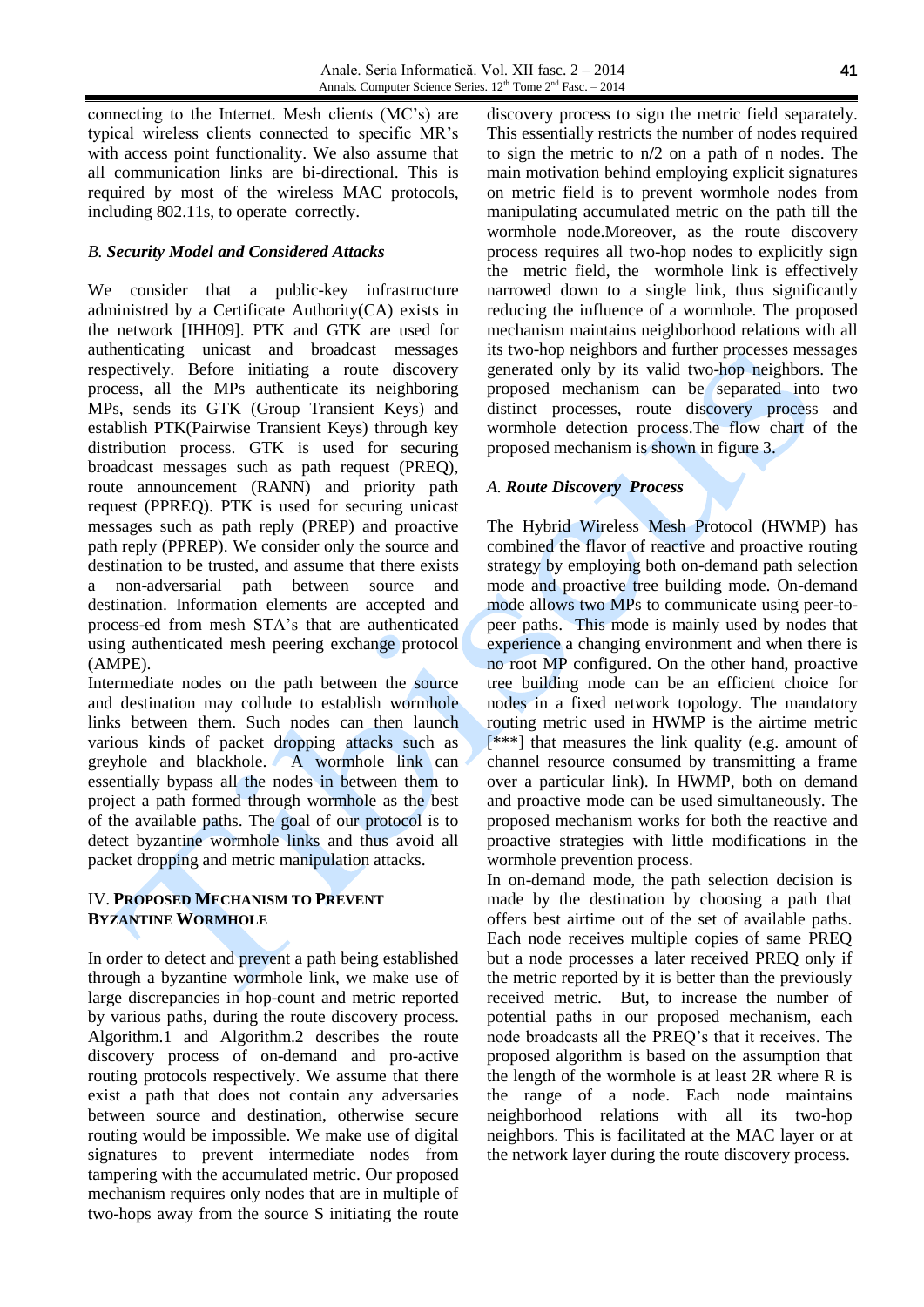| <b>Algorithm 1: On-demand Route Discovery Process</b>                        |  |  |  |  |  |
|------------------------------------------------------------------------------|--|--|--|--|--|
| 1: Carried out by source node S initiating the route                         |  |  |  |  |  |
| Discovery process                                                            |  |  |  |  |  |
| 2: Broadcast {P REQ, N/A, S, 1, $0$ } <sub>S</sub> {S, 1, $0$ } <sub>S</sub> |  |  |  |  |  |
| 3: Carried out by an intermediate node receiving the                         |  |  |  |  |  |
| <b>PREO</b>                                                                  |  |  |  |  |  |
| 4: if $(FLAG == 1)$ then                                                     |  |  |  |  |  |
| 5: Set FLAG status to 0                                                      |  |  |  |  |  |
| 6: Update the METRIC field and re-broadcast the PREQ                         |  |  |  |  |  |
| $7:$ end if                                                                  |  |  |  |  |  |
| 8: else                                                                      |  |  |  |  |  |
| 9: if (FLAG $== 0$ ) then                                                    |  |  |  |  |  |
| 10: Set FLAG status to 1                                                     |  |  |  |  |  |
| 11: Set METRIC field in PREQ to 0, append<br>t he                            |  |  |  |  |  |
| PREQ with an authenticated message containing                                |  |  |  |  |  |
| ADDR, F LAG, Metric                                                          |  |  |  |  |  |
| 12: end if                                                                   |  |  |  |  |  |
|                                                                              |  |  |  |  |  |

Public and private key-pairs exist between each node and all its two-hop neighbors. Whenever a source mesh STA wants to discover a route to destination mesh STA using the on-demand mode, it broadcasts a PREQ with the target mesh STA specified in the list of targets and the metric field initialized to 0. A mesh STA that receives a new PREQ, creates or updates its path information to the originator mesh STA and propagates the PREQ to its neighbor peer mesh STAs. The PREQ is accepted if it contains a greater HWMP sequence number, or the HWMP sequence number is the same as the current path and the PREQ offers a better metric than the current path. The PREQ shown in figure 2 is modified to include the address of the previous hop (pre-cursor STA) that the PREQ has traversed and a special FLAG bit that allows nodes to determine their relative position from source.

The PREQ is further extended with an authenticated extension that includes the address of the signing node, the flag-bit status and the accumulated metric computed by that node. The authenticated extension of PREQ is appended by only nodes that are in multiple of 2-hops away from the source. The FLAG bit in the PREQ allows nodes to determine their role in processing the PREQ. If the status of the FLAG bit is 0,then nodes append the PREQ with an authenticated field as specified else they process the PREQ normally. The PREQ is represented using the following notation {PREQ, PrevNode, Tr.Node, FLAG, Metric  $\{ADDR, FLAG, Metric\}_N$ 

| <b>Element</b><br>ID | Length       | <b>Flags</b>  | Hop<br>Count    | Element<br>TTL                | <b>PREQ</b><br>ID                     | Org.Mesh<br><b>STA</b><br>Addr.  | Org.<br><b>HWMP</b><br>Seg.NO |
|----------------------|--------------|---------------|-----------------|-------------------------------|---------------------------------------|----------------------------------|-------------------------------|
| Org.Ext<br>Addr.     | Life<br>Time | <b>Metric</b> | Target<br>Count | Pre<br>target<br>fields<br>#1 | <b>Target</b><br><b>Address</b><br>#1 | Target<br><b>HWMP</b><br>Sea.No. |                               |

**Figure 2: PREQ Element**

HWMP employs two mechanisms for proactively

disseminating path selection information for reaching the root mesh STA. The first method uses a proactive Path Request (PREQ) element and is intended to create paths between the root mesh STA and all mesh STAs in the network proactively. That is, a node interested in creating a forward path towards the root replies to the proactive PREQ with a PREP. The second method makes use of a Root Announcement (RANN) element and is intended to distribute path information for reaching the root mesh STA but there is no forwarding information (routing entry) created. A mesh STA configured as root mesh STA would send either proactive PREQ or RANN elements periodically.

| <b>Algorithm 2: Proactive Route Discovery Process</b> |  |  |  |
|-------------------------------------------------------|--|--|--|
|-------------------------------------------------------|--|--|--|

**Algorithm 2: Proactive Route Discovery Process** 1: Carried out by root node R initiating Route Discovery Process 2: Broadcast {P P REQ, N/A, S, 1, 0}R {S, 1, 0}R 3: Carried out by an intermediate node receiving the PPREQ 4: if  $(FLAG == 1)$  then 5: Set FLAG status to 0 6: Update the METRIC field and re-broadcast the PPREQ 7: end if 8: else 9: if  $(FLAG == 0)$  then 10: Set FLAG status to 1 11: Set METRIC field in PREQ to 0, append the PPREQ with an authenticated message Containing ADDR, F LAG,  $Metric<sub>I</sub>$ 

12: end if

The Proactive PREQ mechanism begins with a proactive PREQ element broadcasted by the root mesh STA and the target only flag set to 1. The PREQ contains the path metric set to 0 and an HWMP sequence number. The proactive PREQ is sent periodically by the root mesh STA, with increasing HWMP sequence numbers. A mesh STA receiving a proactive PREQ creates or updates its forwarding information to the root mesh STA, updates the fields of the PREQ accordingly and then transmits the updated PREQ.

Each mesh STA may receive multiple copies of a proactive PREQ, each traversing a unique path from the root mesh STA to the mesh STA. A mesh STA updates its current path to the root mesh STA if and only if the PREQ contains a greater HWMP sequence number, or the HWMP sequence number is the same as the current path and the PREQ offers a better metric than the current path to the root mesh STA. If the proactive PREQ is sent with the "Proactive PREP" bit set to 0, the recipient mesh STA may send a proactive PREP. A proactive PREP is necessary, for example, if the mesh STA has data to send to the root mesh STA, thus requiring the establishment of a forward path from the root mesh STA). During the time the forward path is required,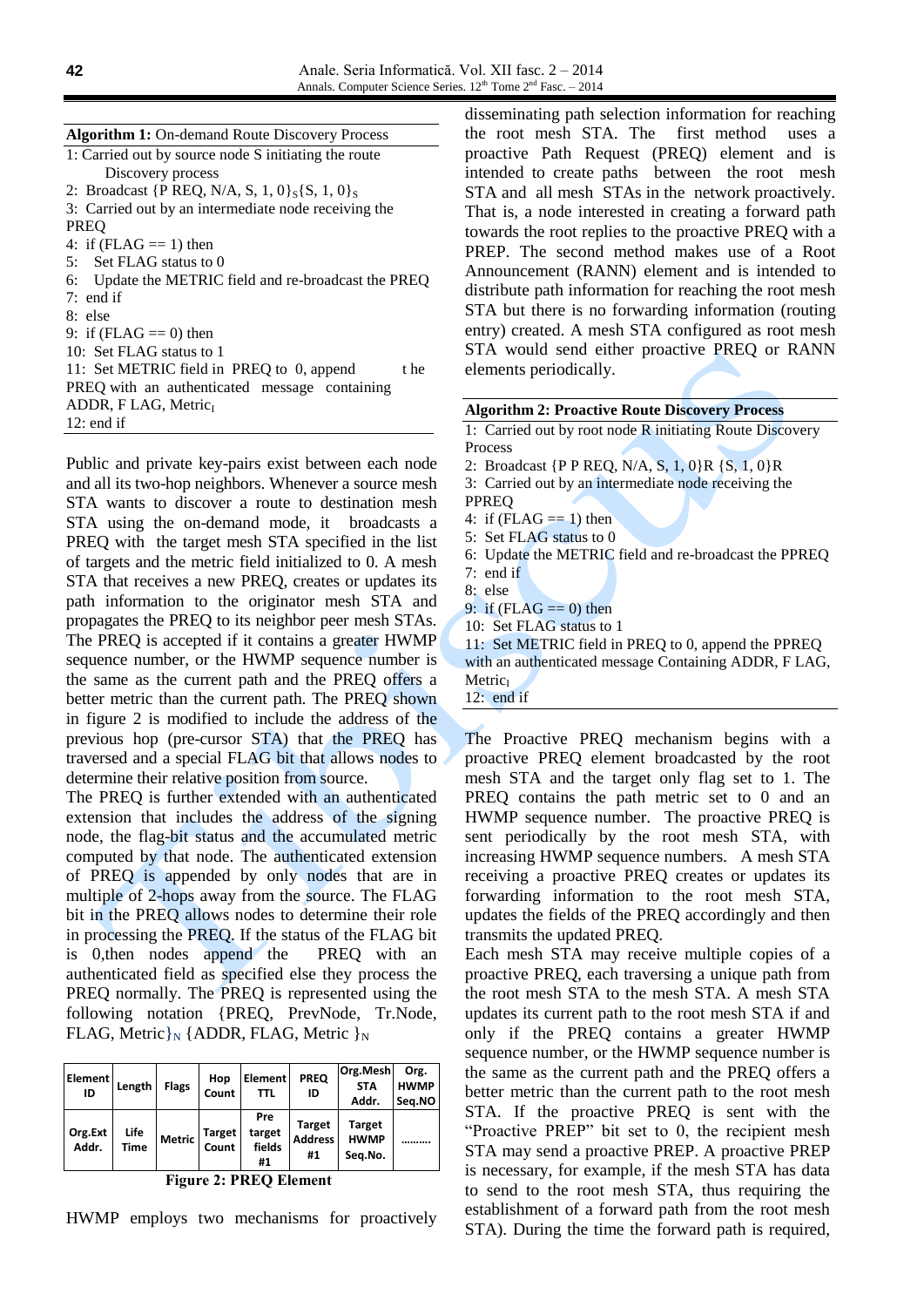the recipient mesh STA shall send a proactive PREP even if the "Proactive PREP" bit is set to 0. If the PREQ is sent with a "Proactive PREP" bit set to 1, the recipient mesh STA shall send a proactive PREP. The proactive PREP establishes the path from the root mesh STA to the mesh STA.

In the proactive RANN mechanism, the root mesh STA periodically propagates a RANN element into the network. Nodes that intend to establish a route to the root mesh STA sends an individually addresses PREQ via the mesh STA from which it received the RANN. The root mesh STA then sends a PREP in response to each PREQ.The individually addressed PREQ creates the reverse path from the root mesh STA to the originator mesh STA, while the PREP creates the forward path from the mesh STA to the root mesh STA. Typically, the information contained in the RANN is used to disseminate path metrics to reach the root mesh STA, but reception of a RANN does not establish a path.

## *B. Wormhole Detection Process*

The wormhole detection process shown in Algorithm.3 thrives on the fact that the path received through a wormhole advertises much better metric than the other paths free of malicious nodes.Each intermediate node on the potential path towards the destination runs the wormhole detection process to verify the genuinity of the advertised paths. The signature extensions received in the PREQ allows an intermediate node I to determine and compare the cost (metric) incurred by its two-hop neighbor in reaching the particular neighbor I. As the proposed mechanism requires nodes to

generate PREQ's with a valid pre-cursor mesh STA, the nodes establishing the wormhole link need to advertise the node at the other end of a wormhole as a neighbor. That effectively limits the capability of a wormhole to a single hop. The intermediate node I that receive multiple copies of PREQ with similar PREQ-ID, compares the length of a reported wormhole path with other received paths. This comparison of paths is restricted depending on the number of signed extensions in the PREQ.

Without loss of generality, a wormhole path effectively registers less signed extension fields when compared to other paths as it bypasses all the intermediate nodes in between the wormhole link. The metric value present in the last explicitly signed field in the PREQ arrived through a wormhole path is compared with other alternate paths.For the proposed mechan- ism to prevent nodes from establishing paths through wormholes, it requires the existence of a path free of adversaries. The wormhole link metric and hop-count is compared with the metric reported through other paths. If the

difference in the length of the other alternate path and the wormhole is greater than  $(>2)$ , then it is considered to be wormhole.The intermediate node also estimates the value of R, the airtime metric to its one-hop nodes and compares it with the metric reported in wormhole.The value of two signifies the fact that, to reach a distance of one-hop as claimed by the worm- hole, the other alternate paths require more than 2-hops and the difference in metric is greater than 2R. As, the length of the wormhole increases the confidence level on the detection process exponentially increases.

**Algorithm 3:** Wormhole Detection Process

1: Carried out by each node involved in the Route Discovery Phase

2: On receiving a duplicate copy of a PREQ a node Compares the best METRIC (MS) with the METRIC obtained in the rest of the obtained PREQ's (MC)

 //MS is the metric under suspicion and MC are the set of candidate METRICS

3: if (PREQ\_METRIC  $== 0$ ) then

4: Compare the METRIC signed by the latest transmitter after adding the CURRENT-HOP METRIC with the rest of the PREQ's METRIC

- 6: else
- 7: if (PREQ\_METRIC! $= 0$ ) then

8: Compare the METRIC received in PREQ after adding the CURRENT-HOP METRIC with the rest of the PREQ's METRIC

9: end if

- 10: for each MC do
- 11: if  $((MC MS) \geq 2R)$  then
- 12: Wormhole Detected
- 13: Node through which the METRIC received is MS is the source of wormhole
- 14: Broadcast a WARNING message on the identified nodes
- 15: end if
- 16: else
- 17: No wormhole detected
- 18: break
- 19: end for

## **V. EXAMPLE SCENARIO**

In order to understand the wormhole detection mechanism, consider the following example network scenario shown in figure 4. The wormhole detection algorithm runs on every node in the network, but at node P, it prevents the formation of wormhole route received from a malicious node M. Node P receives multiple PREQ elements from its neighboring nodes, it accepts the PREQ elements from only its valid 2 hop neighbors. In this scenario, node E and node M are assumed to be colluding nodes to form byzantine wormhole link.

<sup>5:</sup> end if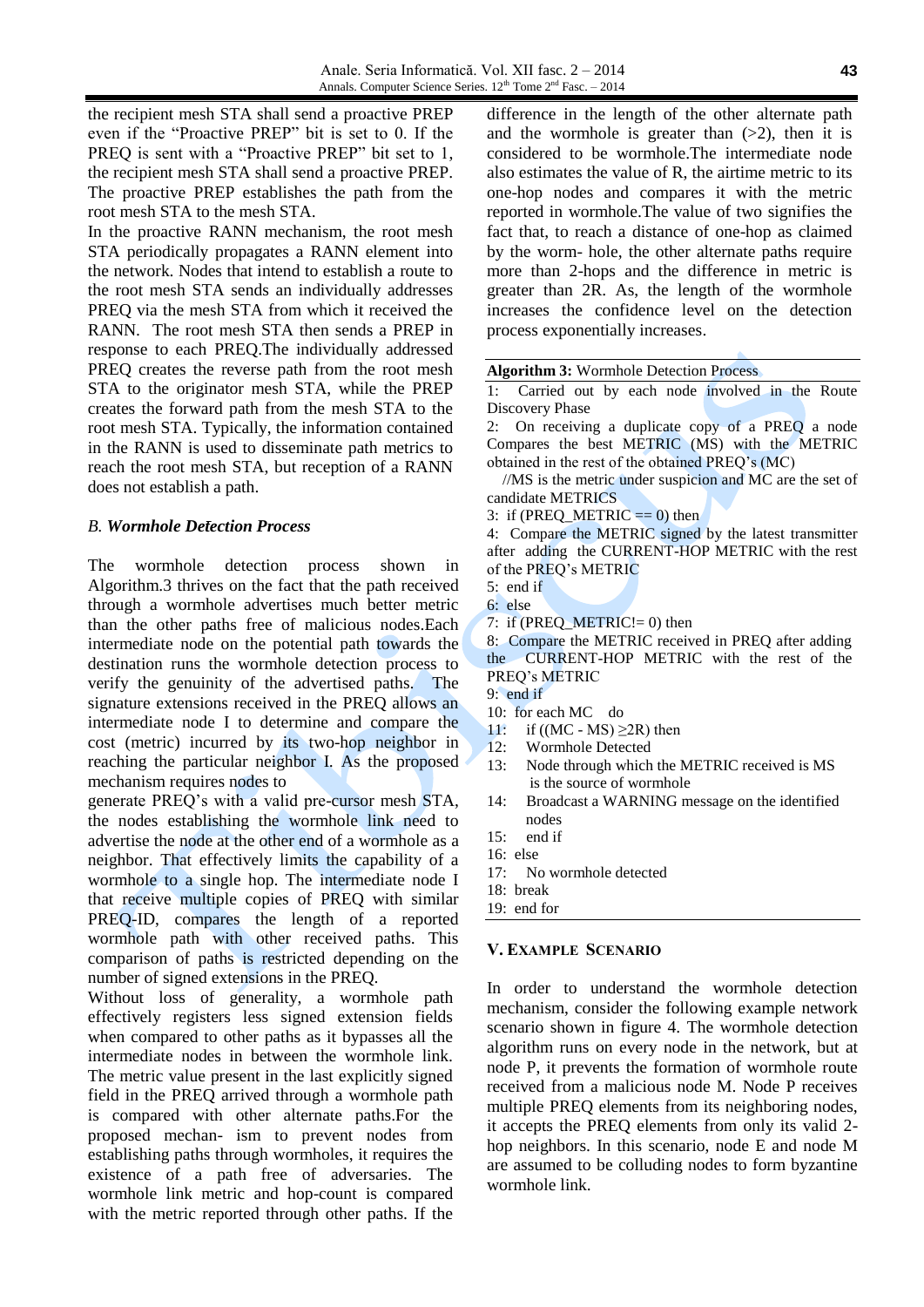

**Figure 3: A flow chart of the proposed mechanism**

Node P receives the PREQ element from node M, offering better metric and consisting a less number of signatures as all the traffic is bypassed through a virtual tunnel between colluded nodes. Node P also receives the PREQ element from node O, consisting more no of signatures as this is free of wormhole link.



**Figure 4: Example wormhole attack scenario**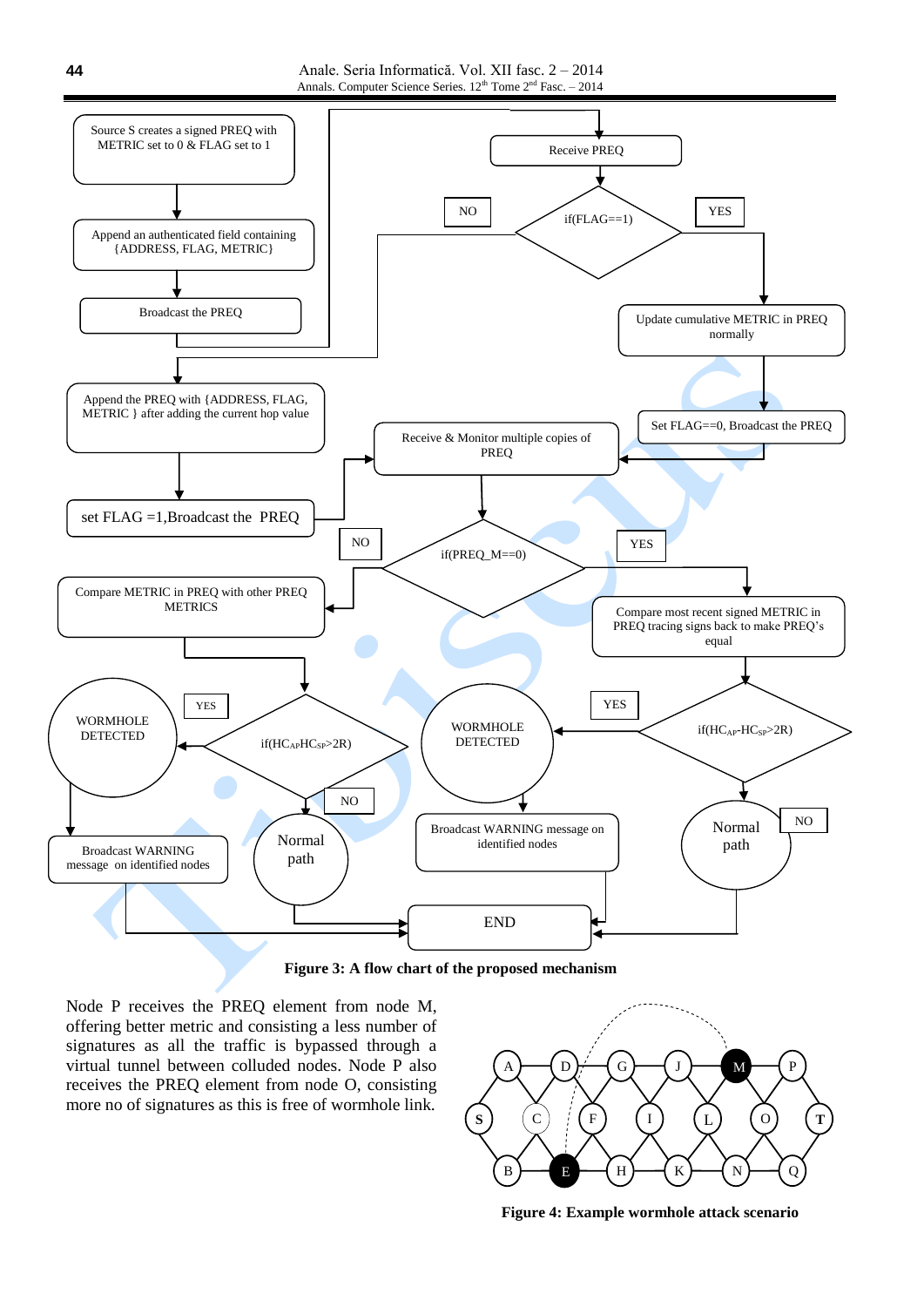The process of detecting wormhole path is carried out by node P, based on the observation of large discrepancy value between suspicion metric (Metric value reported from node M) and Candidate metric (Metric value reported from node O), broadcast a warning message on the identified nodes. Thus, avoiding the formation of wormhole links during the route discovery phase of an on-demand routing protocol in WMNs.

## VI. **SECURITY ANALYSIS**

The goal of the proposed mechanism is to significantly lower the impact of wormhole link by not allowing nodes to manipulate the metric of a path beyond a certain limit. Manipulation of the routing information allows the colluding nodes to control the forwarding topology such that traffic is forwarded over path containing the attacker nodes. The use of digital signatures to specifically sign the metric field, does not allow the colluding nodes to manipulate the metric of an accumulated path beyond the wormhole link. The single link that the colluding nodes can manipulate is in fact the length of the wormhole. The wormhole detection algorithm allows a node receiving multiple PREQ's to compare the length of the received paths. The comparison is restricted to a sub-path of maximum length 3-hops. The proposed mechanism relies on the ability to not allow colluding nodes to decrease the metric and in a few cases the malicious nodes in fact artificially increase the metric to avoid being detected. The success probability of the wormhole detection process depends on the length of the wormhole. As the length of the wormhole increases, its detection probability increases exponentially. The security analysis lies in showing that the colluding nodes cannot manipulate the proposed mechanism and launch a wormhole attack resulting in various DoS attacks.

# *A. Route Discovery*

During route discovery, nodes broadcast the PREQ element after appropriately processing its fields. Each node, depending on its relative position from the original source appends the additional signed metric field to the PREQ. Each node that is in multiples of 2-hop from the source signs an additional field containing the signing node address, FLAG status and the metric and appends it to the PREQ. This relative position is determined with the help of the flag bit present in the PREQ. A node that receives the PREQ, checks the status of the flag bit to determine whether it needs to specifically append an additional field, or simply update the metric field in PREQ. According to the proposed mechanism, the colluding nodes on a given path can be either

positioned at  $(2Sn)$  or  $(2Sn +1)$  hops away from the source.

*1) Case(2Sn)*

The proposed mechanism does not allow nodes involved in the path selection process from decrementing the accumulated metric without being detected. In this specific case, where the wormhole link begins at a multiple of 2-hop from the source, the attacker nodes can only influence the metric of at most three links. As, the proposed mechanism requires every alternate node to sign the metric field explicitly beginning from the source, in this case the node positioned at the beginning of the wormhole link needs to explicitly sign the metric field. Therefore, such node before explicitly signing the metric field, needs to update the cumulative metric in PREQ and set the metric field in actual PREQ to 0. Each explicitly signed metric field, contains the cumulative metric of 2-hops. Therefore, the colluding nodes lying on multiple of 2-hops away from the source, can only manipulate metric up to a maximum of 3-hops including the wormhole link.

2)  $Case(2S_n + 1)$ 

In this specific case, where the wormhole link does not begin at a multiple of 2-hop from the source, the attacker nodes can only influence the metric of at most two links. As, the pre-cursor node positioned at 2Sn to the wormhole node explicitly signs the metric field and sets the metric in PREQ to 0, the wormhole node can only manipulate the metric of at most two links including the wormhole link.

# *B. Wormhole Detection Process*

The proposed wormhole detection process depends on the large discrepancies between a wormhole path and normal path. The two-hop neighborhood information maintained by each node allows them to accept and process messages form only registered two-hop nodes. The two-hop signing approach restricts the wormhole nodes from forging large distances on a selected path. As, each node in the proposed mechanism continuously verifies the 2-hop sub-path of all received paths, the wormhole path that bypasses several in between nodes and projects the wormhole link as a single link path, it is detected by the nodes monitoring the paths. The correctness of the approach lie in the fact that, the wormhole nodes try to increase the metric to avoid being detected which in fact lowers the probability of that wormhole path being selected.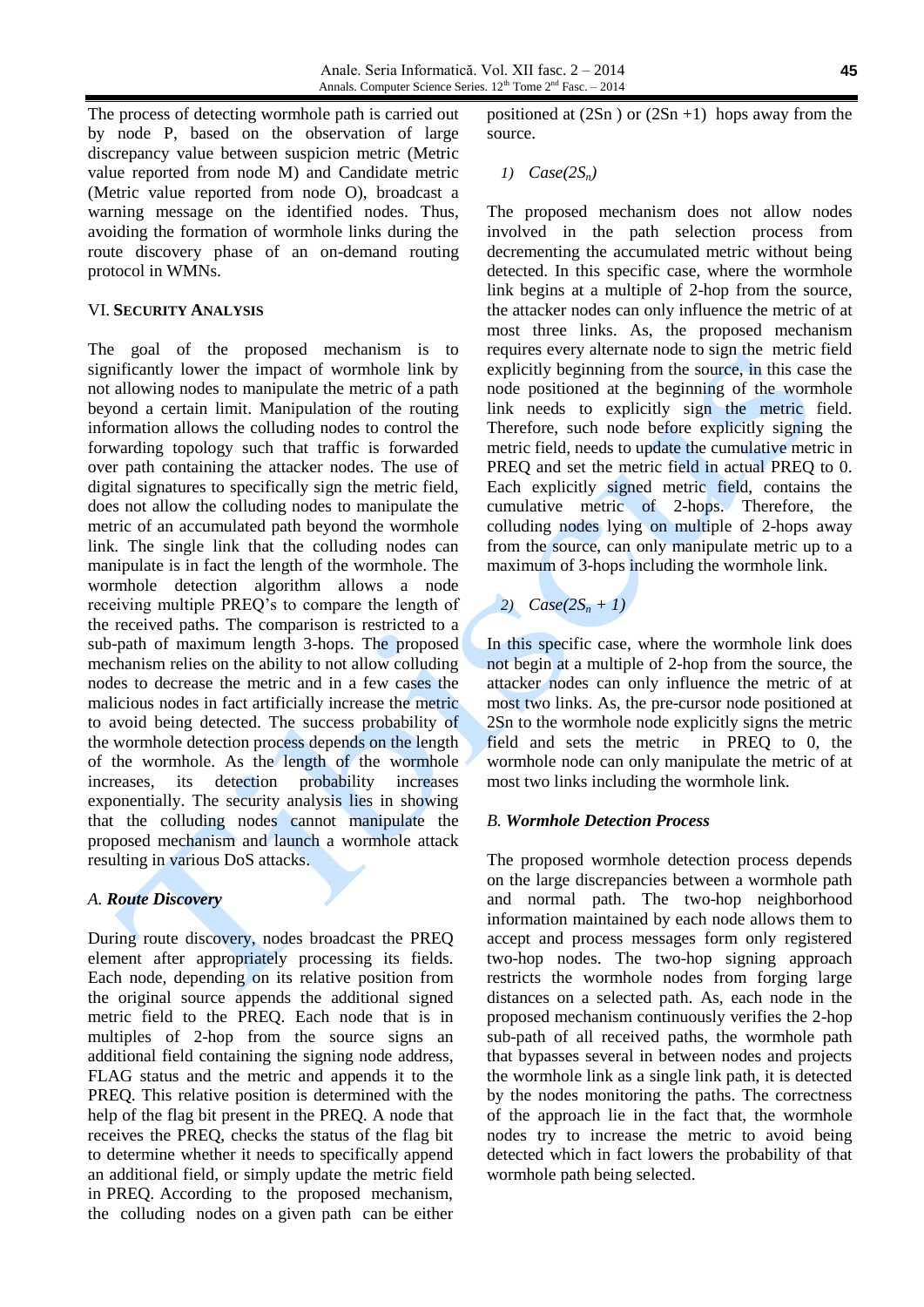## *3) Case(2Sn)*

In this particular case, if wormhole node manipulates the metrics maximum possible links which in this case is three, the probability of its detection increases as only part of the path's (sub-path) length are compared. The amount of discrepancy is more evident when shorter sub-paths are compared. Any alternate path between the two-points under comparison does not deviate beyond the sensitivity parameter. Therefore, the wormhole nodes either try to inflate the metric or are forced to manipulate only the wormhole link metric. Wormhole nodes cannot inflate the metric beyond a certain limit as the maximum metric of a single hop link can be obtained from the worst path received that is in turn free of malicious nodes.

*4) Case(2S<sup>n</sup> + 1)*

In this particular case, a wormhole node can manipulate an additional link under its control, apart from the wormhole link. If the length of the wormhole if long, in a similar way as stated above, the amount of discrepancy would become more evident when shorter sub-paths are compared within a two-hop distance. Any alternate path between the two-points under comparison does not deviate beyond the sensitivity parameter. Therefore, the wormhole nodes in fact avoid skipping in between nodes to prevent wormhole link from becoming more evident. This approach to break down paths into shorter sub-paths and explicitly signing of metric fields significantly lowers the impact of a wormhole and in most of the cases they are naturally avoided as the amount of discrepancy would be kept to a minimum when a shorter wormhole link is not detected.

## VII. **SIMULATION RESULTS**

In this section, we present the simulation results of the proposed wormhole detection mechanism. Specifically, we evaluate the performance of the protocol in the presence of malicious nodes and also for the additional overhead incurred to provide security. The experiments were carried out on OMNeT++ 4.2.1, a discrete event network simulator [\*\*\*11]. The network set-up consists of a varying number of MRs (50-200) for different experiments, forming the mesh backbone. The transmission range of a MR is set to 100 m. MRs implement the 802.11s MAC protocol with a channel data rate of 54Mbps. Source (or root of the tree), and destination are selected at random for each experiment. Figure 5 shows the performance of the proposed mechanism in the presence of varying number of malicious nodes,

in terms of percentage of packet delivered. The principle goal of these malicious nodes is to disrupt network services by dropping data packets. The performance is compared with HWMP. The main aim of this experiment is not to highlight the PDR achieved by the proposed scheme but to showcase the loss of data due to the presence of malicious nodes in the network.



Our later experiments focus on the overhead incurred by the proposed defense mechanism due to its security enhancements. First, we study the route creation overhead (in terms of additional bytes per packet) incurred for varying the average length of a route. The network setup comprised of 100 MRs spread over  $1000 \text{ m}^2$ . Figure 6 and figure 7 shows the overhead in comparison to HWMP. The increase in packet size is mainly to accommodate the additional addresses for detecting a route traversing a wormhole link.



**Figure 6: Route creation overhead for varying route creation rate**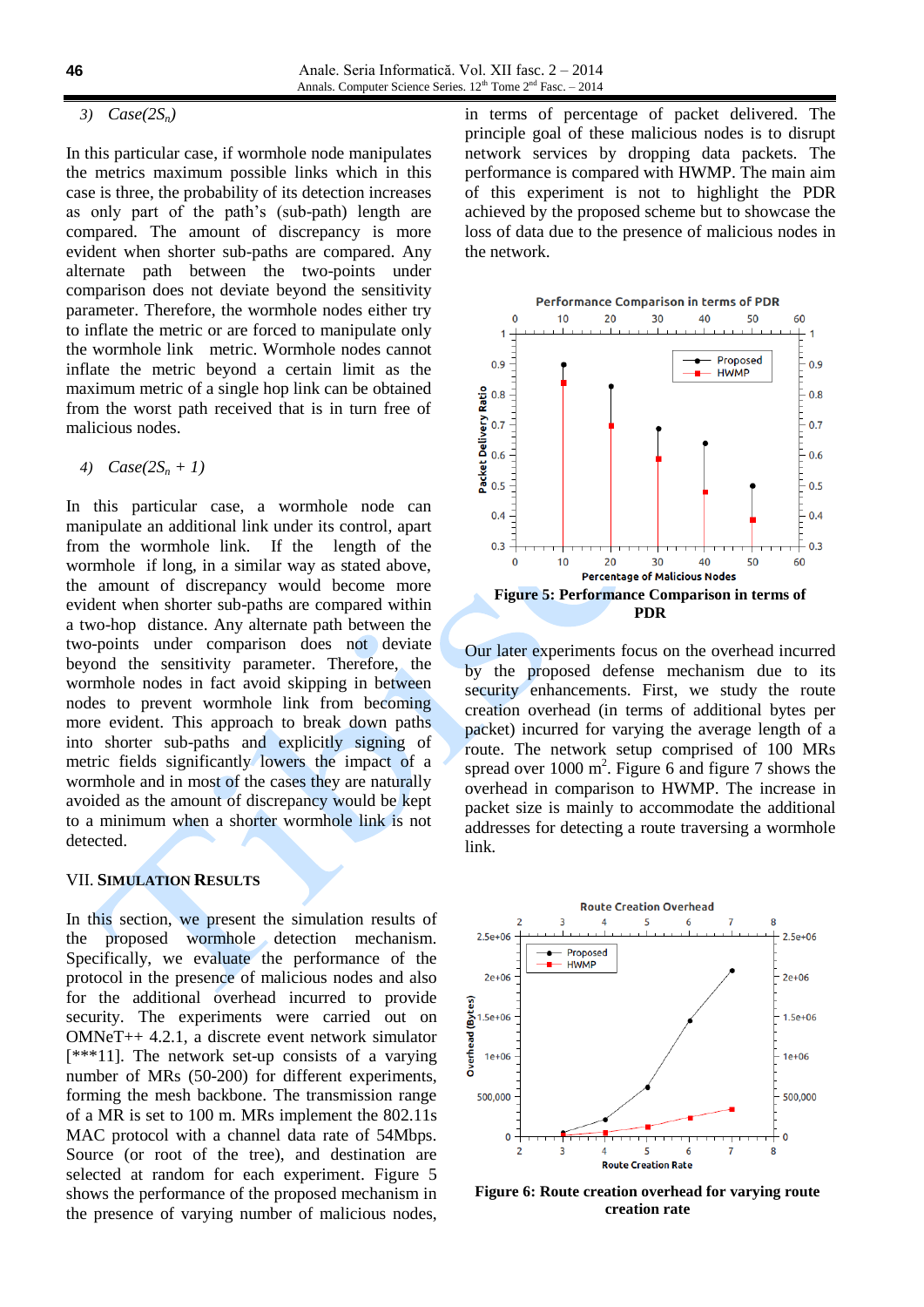

**Figure 7: Route creation overhead for varying average length of a route**

## VIII. **CONCLUSION**

In this paper, we proposed an efficient mechanism to prevent the formation of byzantine wormholes in WMNs. This mechanism is simplistic and it does not rely on additional resources like GPS systems. The use of digital signatures limits malicious nodes from decrementing a path's metric beyond certain extent and in turn reduces the impact of wormhole attack. The proposed mechanism requires only alternate nodes to sign the metric field, thus constrains generation of excessive overhead. The wormhole detection process relies on discrepancies in length of normal paths and paths received through a wormhole link. As, each node only monitors immediate 2-hop sub-path's on a received path, the detection mechanism, accurately detects and prevents a wormhole link from being established. The accuracy with which a wormhole link can be detected depends on the length of a wormhole. It exponentially increases with an increase in the length of a wormhole link.

# **REFERENCES**

- [AWW05] **Ian F. Akyildiz, Xudong Wang, Weilin Wang -** *Wireless mesh networks: A survey*, Computer networks and ISDN systems, 2005.
- [Bah06] **Michael Bahr** *Proposed routing for IEEE 802.11s WLAN mesh networks*. Proceedings of the 2nd annual international workshop on Wireless internet. ACM, (2006).
- [C+08] **S. Choi, D. Y. Kim, D.H. Lee, J. L. Jung** - WAP: Wormhole Attack Prevention Algorithm in Mobile Ad hoc

Networks, In Proceedings of IEEE International Conference on Sensor Networks, Ubiquitous and Trustworthy Computing. Pages343-348, 2008.

- [G+13] **Lv Guoyuan, Yiming Wang, Canyan Zhu, Rong Chen, Lujie Wang** - *A Detecting and Defending Method of Wormhole Attack Based on Time Ruler*. 2013.
- [HE04] **L. Hu, D. Evans** *Using directional antennas to prevent wormhole attacks*, in Network and Distributed System Security Symposium (NDSS), San Diego, 2004.
- [HKT09] **T. Hayajneh, P. Krishnamurthy, D. Tipper** - *DeWorm: A Simple Protocol to Detect Wormhole Attacks in Wireless Ad hoc Networks*, In Proceedings of Third International Conference on Network and System Security, Pages 73-80, October 2009.
- [HPJ03] **Y. Hu, A. Perrig, D. Johnson** *Packet Leashes: A Defense Against Wormhole Attacks in Wireless Networks*, In Proceedings of the Twenty Second IEEE International Conference Computer and Communications, Volume 3, Pages 1976-1986, April 2003.
- [IHH09] **Md Shariful Islam, Md Abdul Hamid, Coong Seon Hong -** *SHWMP: A Secure Hybrid Wireless Mesh Protocol for IEEE 802.11s Wireless Mesh Networks*, Transactions on Computational Science VI Lecture Notes in Computer Science, Volume 5730, pp. 95-114, Springer 2009.
- [PS04] **T. Park, K. Shin** *LISP: A Lightweight Security Protocol for Wireless Sensor Networks*, in Proceedings of ACM transaction on Embedded Computing systems, August, 2004.
- [PRD04] **C. E. Perkins, E.M. Royer, S. R. Das** *Ad hoc On-demand Distance Vector (AODV) Routing*, IETF Internet Draft. MANET Working Group; Jan 2004.
- [Su10] **M. Y. Su** *WARP: A Wormhole Avoidance Routing Protocol by Anomaly Detection,* in Mobile Ad hoc Networks, Computers and Security, Volume 29, Issue 2, Pages 208-224, March 2010.